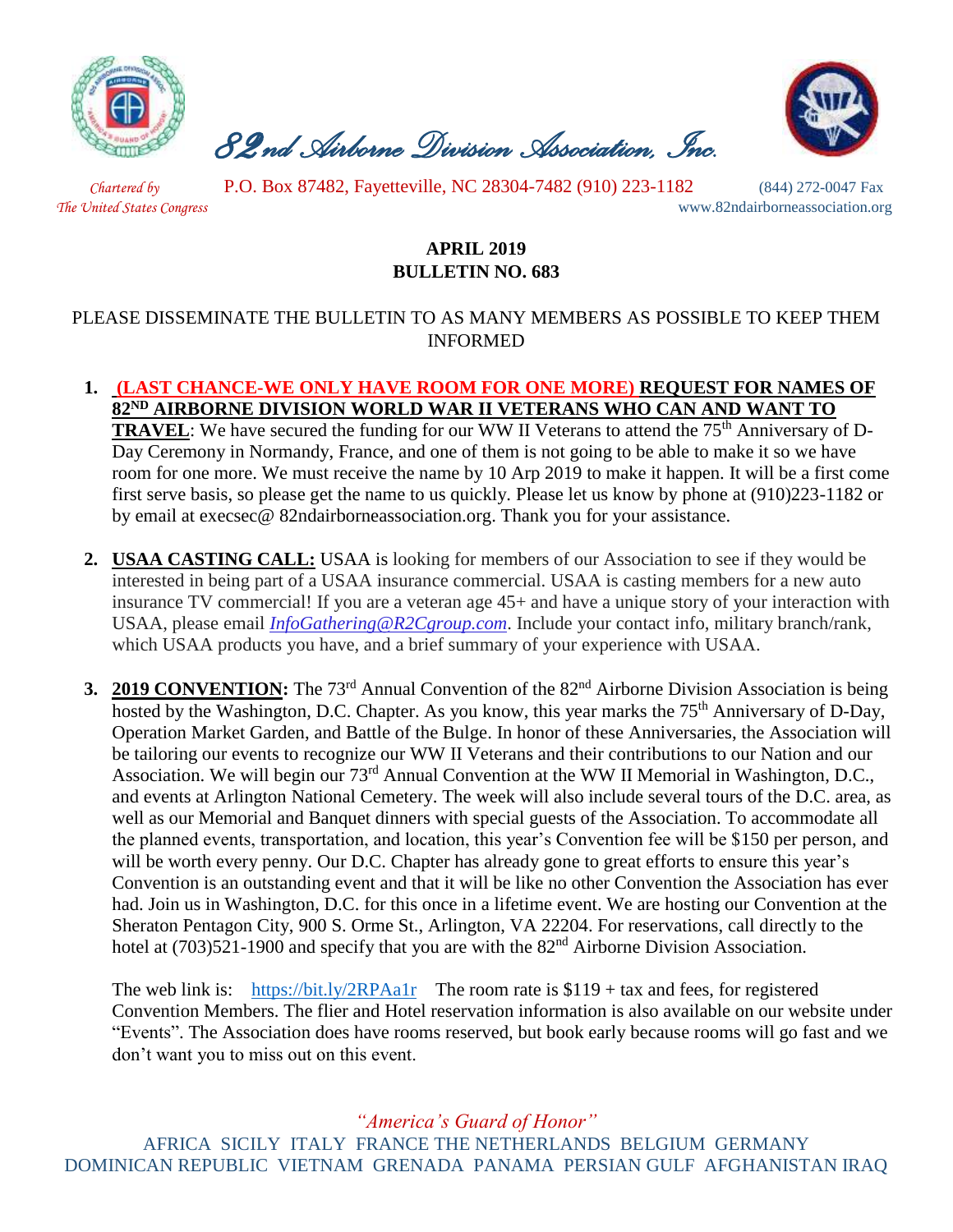



4. ALL AMERICAN WEEK (AAW) 2019: 2019 will celebrate the 75<sup>th</sup> Anniversary of D-Day, Market Garden, and Battle of the Bulge. Registration for AAW 2019 is open. This event is booking up quickly. Get your reservations NOW. The registration and flyer are published in the Paraglide and are available at our website under "Events". **If you have not registered with the hotel for a room you need to do so quickly or you may be out of luck. They are almost all booked up. Our POC again will be Monica Wells at (910) 853-7624. The room rate is \$74+ tax for a regular room and \$78+ tax for a king room. The Association code to reserve rooms is AAW for Moon Hall and AAA for Hardy Hall. Remember**, i**f you do not use the POC and reference the Association room code, you may be told that there are no rooms available or given a different price.** Registration for AAW 2019 is on our website and can be paid for on-line, or can be done by write in registration which is located at the same link. The cost this year will be \$110. If you have already registered, and supplied your email address, you will be receiving an email confirmation of your registration with a draft of the AAW schedule and any updates we have. We will continue to update you until the event begins.

**Auction Baskets**: During AAW this year, we will again be having nightly auctions at the main hospitality room. We are asking that at least one chapter per state, or the Chapters within a state combine, to donate a basket that reflects the uniqueness of the state. Please include a list of the items in your basket. *Please notify National of your Chapter's participation so that we can plan accordingly*. Your support is greatly appreciated, and we are very thankful for the baskets we have received in the past. They have been a big hit and went a long way in supporting the Association.

## **5. CURRENT PROJECTS OF THE ASSOCIATION**:

This is a list of some of the Projects the Association has approved for working on in 2019:

- a. Funding of WW II Veterans to 75<sup>th</sup> Anniversary of D-Day in Normandy (This project has been fully funded through Corporate Donations)
- b. Funding of WW II Veterans at 73<sup>rd</sup> Annual Convention in Washington DC (we will need to accomplish this project through corporate and individual donations).
- c. All American Adventure sending 20 82nd Troopers for 4-day trip to the Catskill Mountains for fishing, hiking, biking and numerous other activities. Aimed at helping Troopers in reintegration after deployment (This project event has been fully funded. We are only needing to secure funding for transportation through corporate, Chapter and individual donations).
- d. Holiday Troop Support provides 1000 meals to Troopers and their Families (will be accomplished through corporate, Chapter and individual donations).
- e. Recognition of the Jumpmaster, NCO, and Trooper of the Year (will be accomplished through corporate donations).
- f. Free tracked wheelchair for an  $82<sup>nd</sup>$  Veteran with catastrophic injuries incurred in combat post 9/11 (this projected has been fully funded through organization donation).
- g. Support for 82nd Airborne Division Memorial during AAW by providing wreath layers and drinks for the event. This year we have the honor of supplying and laying a wreath for the 25<sup>th</sup> Anniversary of the Pope Airbase Disaster. (Project has been fully funded).

*"America's Guard of Honor"*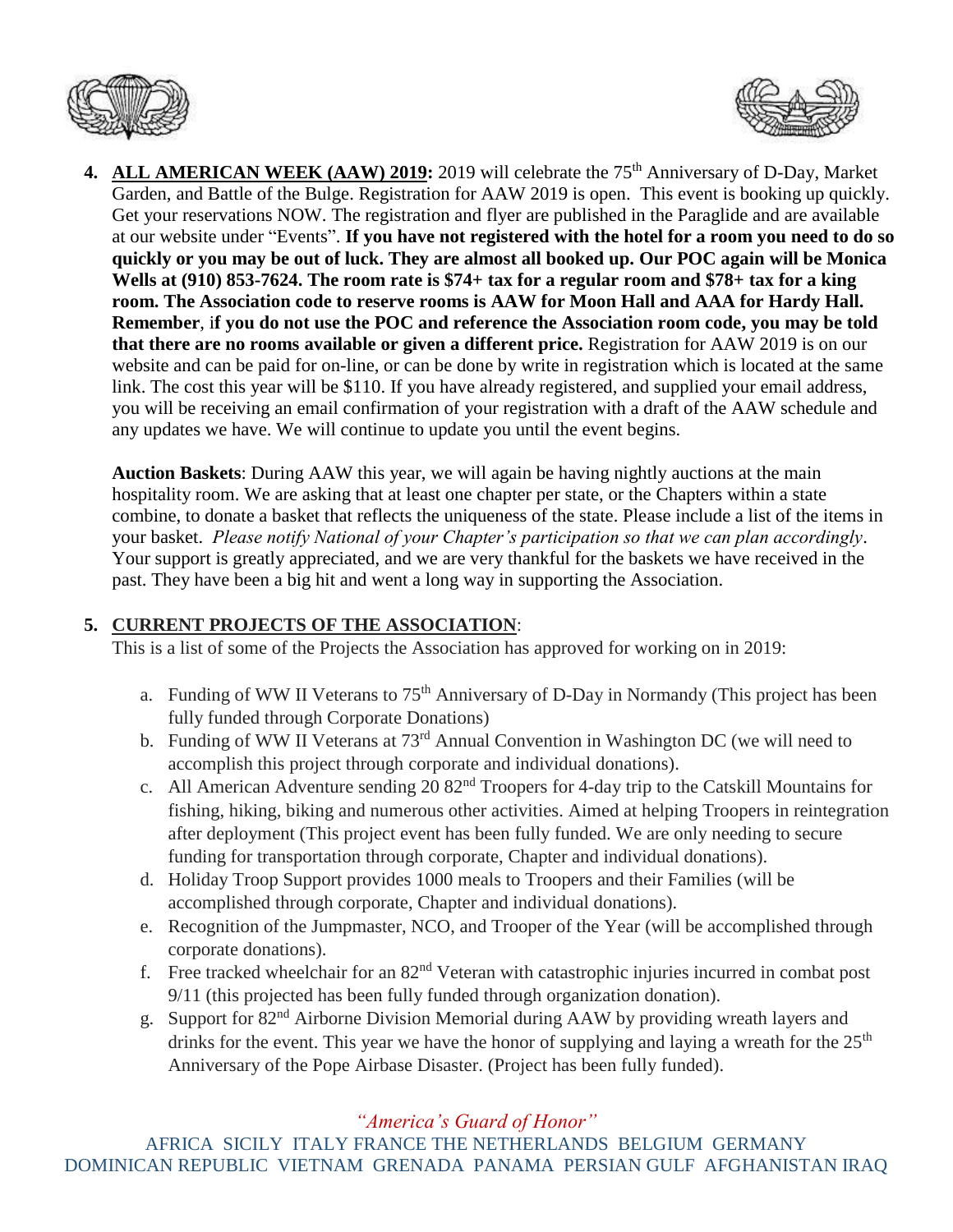



- h. This summer our Division will again be deploying Troopers to Afghanistan and the Association will be looking for ways to support them during their deployment.
- **6. DONATIONS TO GENERAL FUND**: As you can see the Association is working on numerous projects to better the lives of our Active Duty and Veteran Members, and our fund raising through corporate donations is going well, but we still need the support of our Local Chapters and Association Members to complete the funding on all projects and to help sponsor other projects for our Active Duty and Veteran Members. Help your Association in our efforts to continue to serve our Airborne Family by donating to the Association General Fund. Every little bit helps. We need your support for projects and to help the Association grow as we take on more projects in support of our Airborne Community. Thank you for your support.

To make a donation, PLEASE go to:<http://www.82ndairborneassociation.org/index.html> and press the donate button in the upper right corner of the Association's Homepage or mail your donation to the National office at: P.O. Box 87482, Fayetteville, NC 28304.

**7. CHAPTER DELEGATES TO AAW 2019 AND 2019 CONVENTION**: *If you want the opportunity to have your Chapter's concerns addressed at the Delegates' meeting, you must send in your Chapter delegate certification form.* Chapter Officers are reminded to designate their Delegate(s) to attend AAW by 1 May 2019 and the Convention by 26 July 2019. A sample Delegate Certification form can be found on our website: Quick Links / Forms & Resources / Chapter Continuity

As outlined in Article IV, Section 6 of the Association By-Laws, the Association President can call a Delegates' meeting sixty (60) days in advance of the Convention date. In the past, Presidents have done this because there is ample time during AAW for the Delegates to discuss issues and formalize the presentation to be given to the Board of Directors during the Convention. The Delegates' meeting during the National Convention is to refresh everyone's memory and finalize the presentation. Delegates should be familiar with the Association and Education Fund By-Laws, Awards SOP, Convention SOP and National Bulletins, all of which is available on the Association website. If the Chapters have any issues to be addressed at AAW, please submit a 2-3 sentence summary to the National Office by 1 May 2019. We will include these in the Delegates' agenda.

**8. NATIONAL DIRECTOR NOMINATIONS:** If you want to help shape our Association then make a difference by running for National Director. Chapter nominations for National Directors must be received at the National office by 1 June 2019, either by mail or email. We will notify your Chapter when it is received. Chapter nominations must be certified by the Chapter Chairperson and must be in compliance with Article V of the Association By-Laws. By-Laws can be viewed at our website at : <http://www.82ndairborneassociation.org/forms-and-resources.html>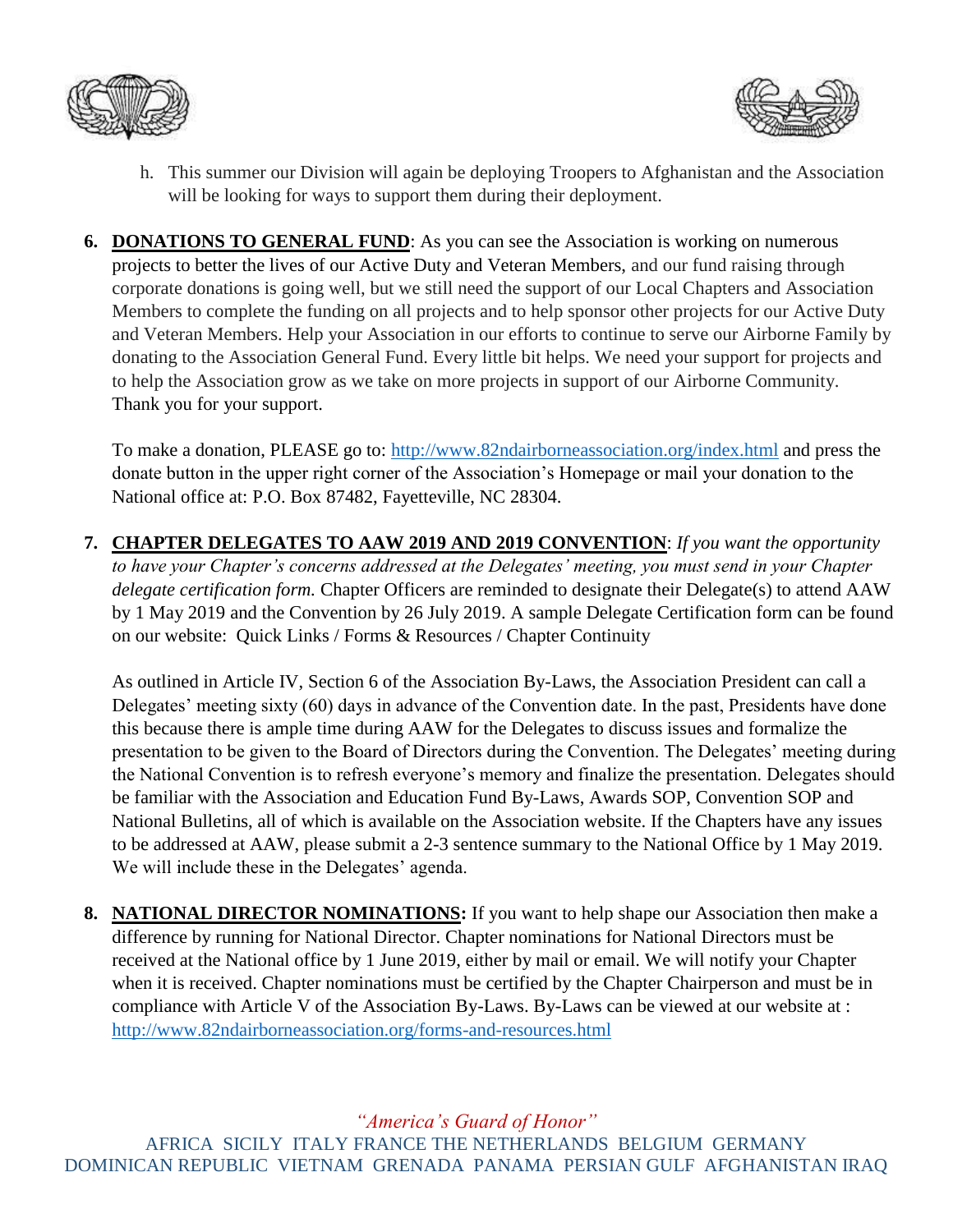



Nominations should include a brief description, 4-5 sentences, about the nominee. Please include the nominee's qualifications, past accomplishments, as well as what the nominee proposes to do for the Association, if elected.

Completing their term in office (\* indicates that the Director is eligible for nomination to a second 2 year term):

| Laurie Clay     | *Richard Becker | Steve Holcomb           |
|-----------------|-----------------|-------------------------|
| *Garfield Lyons | Gary Covey      | <b>Jose Perez-Ortiz</b> |

- **9. CHANGE IN CHAPTER OFFICERS**: When your Chapter elects new Officers please notify the National Office so that we can update our records. Elected Chapter Officers must be members in good standing and annual members must be current. Please provide Chapter Officer (EVEN IF THERE ARE NO CHANGES) to National annually so that we can update our files, the Paraglide and the Association website. Please be sure to give any newly elected Chairmen access to the Chapter email account. If there are any problems with gaining access, please contact the National Office for assistance.
- **10. 2018 & 2019 CHAPTER ACTIVITIES' REPORTS**: Per the Association By-Laws, "a report of the dates and places of all meetings and activities held or sponsored by the Chapter" throughout the 2018 year, and a "tentative" schedule of the Chapter's meetings and activities for 2019 should have arrived at the National Headquarters by 15 March, 2019. If you have not submitted your reports please do so ASAP. Thank you to those Chapters that have forwarded their reports. *These reports are not optional and are required annually to stay in compliance with the IRS.*
- **11. 2018 CHAPTER FINANCIAL STATEMENTS**: 2018 Chapter Financial Statements, which are required to be furnished by all Association Chapters for inclusion in the Association Group Federal Income Tax Return, have been emailed to all Chapter Chairmen, or their designee, in mid-January 2019. *If your Chapter files separately, please notify the National Office on Chapter letterhead signed by the Chapter Chairman*. **Statements were due to us by 10 April 2019**. If you have not submitted your financial statements, you risk causing additional costs to the Association for late filings. Please help us to complete our annual tax filing. The Association incurs all of the cost of filing the Chapter tax forms and we only need for you to get them turned in. Late submissions may incur a cost to the Chapter for filing.
- **12. USE OF ASSOCIATION FORMS FOR MEMBERSHIP**: Please use the membership application forms provided on our website rather than chapter specific forms. Chapter forms do not always relay the correct information and make it more difficult for processing membership. As of January 2019, we will not accept any documents other than those provided by the National office.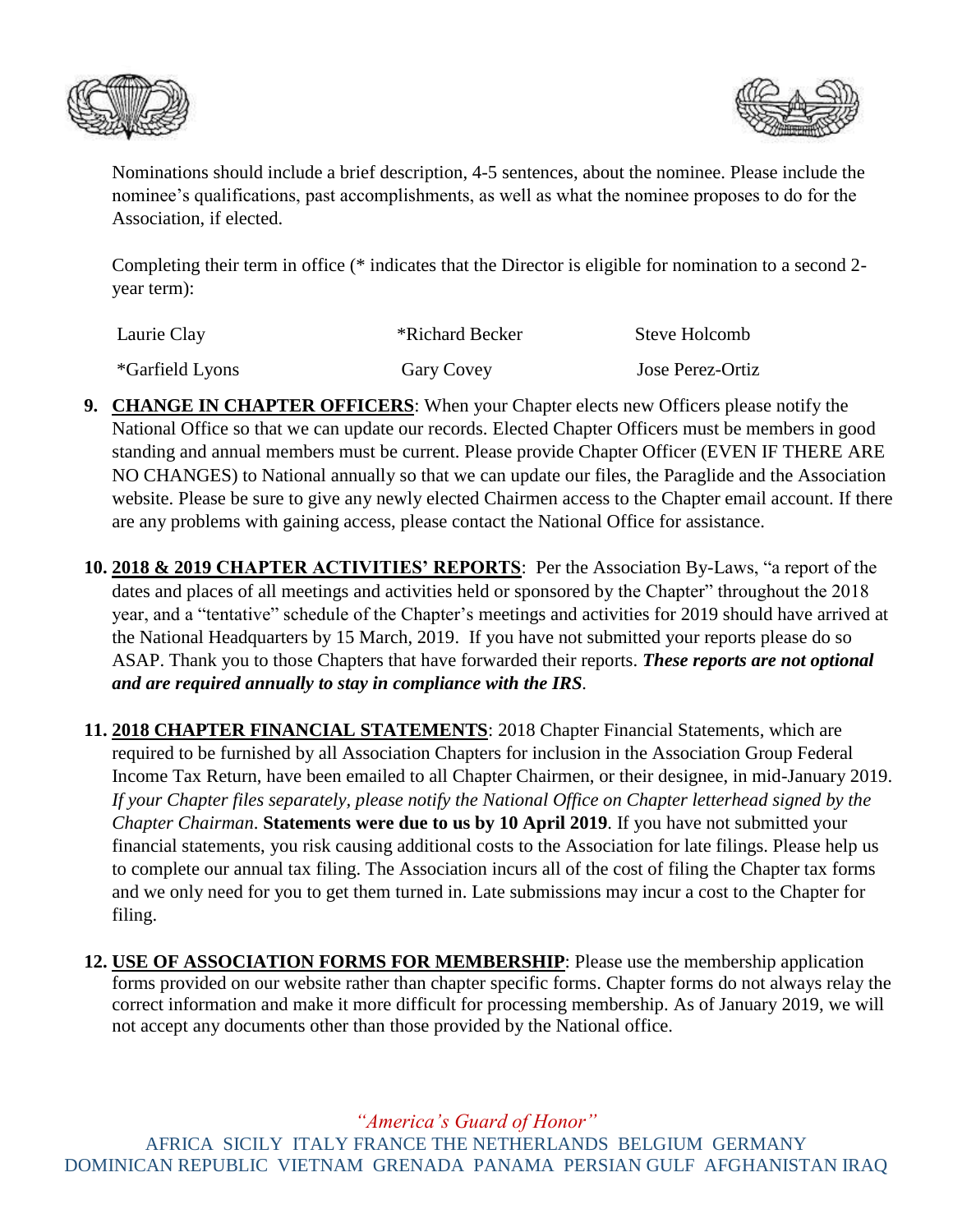



- **13. ONLINE SUPPORT DOCUMENTS**: The National office has posted documents on our webpage in the Quick Links / Forms & Resources folder on our website to assist the Chapters. These include forms for Chapter continuity and Chapter startup. Please look over these forms and use them as needed.
- **14. ASSOCIATION SUSPENSES/DEADLINES:** Please note the following Association deadlines (all information should be sent to the Executive Director, unless otherwise noted):
	- a. Chapter Activities Report *15 Mar 2019. (PAST DUE)*
	- b. Financial reports *10 Apr 2019*. (DUE NOW)
	- c. Requests for Delegates at AAW 2019 *1 May 2019*.
	- d. 82d All American of the Year Nominations must meet the criteria in the Awards SOP, which is available online via the Association website, and are due *2 May 2019* to Chairman/Director Ed Herlihy. Nominations can be sent to the National office and will be forwarded to Director Herlihy.
	- e. National Director Nominations *1 Jun 2019*
	- f. Convention Agenda Requests for item(s) to be placed on the Agenda for the Board's review and action at the Convention must be submitted in writing and are due *1 July 2019*.
	- *g.* Changes to By-Laws Proposed changes and/or amendments to Chapter or Association By-Laws should be submitted in letter form and signed by the Chapter Chairperson. Changes are due *1 Jul 2019.*
	- h. Communication & Public Relations Award Program Entries must comply with the Communications and Public Awards Program SOP and are due *1 July 2018* to Chairman/Director Gary Rezabek. Nominations can be sent to the National office and will be forwarded to Director Rezabek.
	- i. Requests for Delegates at Convention 2109 *26 Jul 2019*.
- 15. 82d AIRBORNE ASSOCIATION USAA CREDIT CARD: Check out the 82<sup>nd</sup> Airborne Division Association's co-branded cards. These cards display a Paratrooper under the silk on the front. It's a very nice card to have. To get a co-branded Association card, please call 855-755-8263 or go to [www.usaa.com/82nd](http://www.usaa.com/82nd) . If you use a credit card, please choose the card that supports the Association.
- **16. E-NEWS BULLETIN:** *Get Army and Airborne related news directly to your emails!* Members who have shared their email address with the Association receive our E-news bulletin which contains informative articles about the 82nd Airborne Division, the Airborne community, the Military, Veterans issues, and even Association related articles and information. If you don't already receive this important and informative bulletin, please send us your email address so that we can add you to the list. Although we have had requests, we are only offering this benefit to our Association members. Sign up today and keep up to date on Airborne issues!
- **17. WITHIN THE DIVISION AND FORT BRAGG:** Please visit the following 82d Airborne Division websites to find out what is happening within the Division and sign up for our E-News bulletin:

## *"America's Guard of Honor"*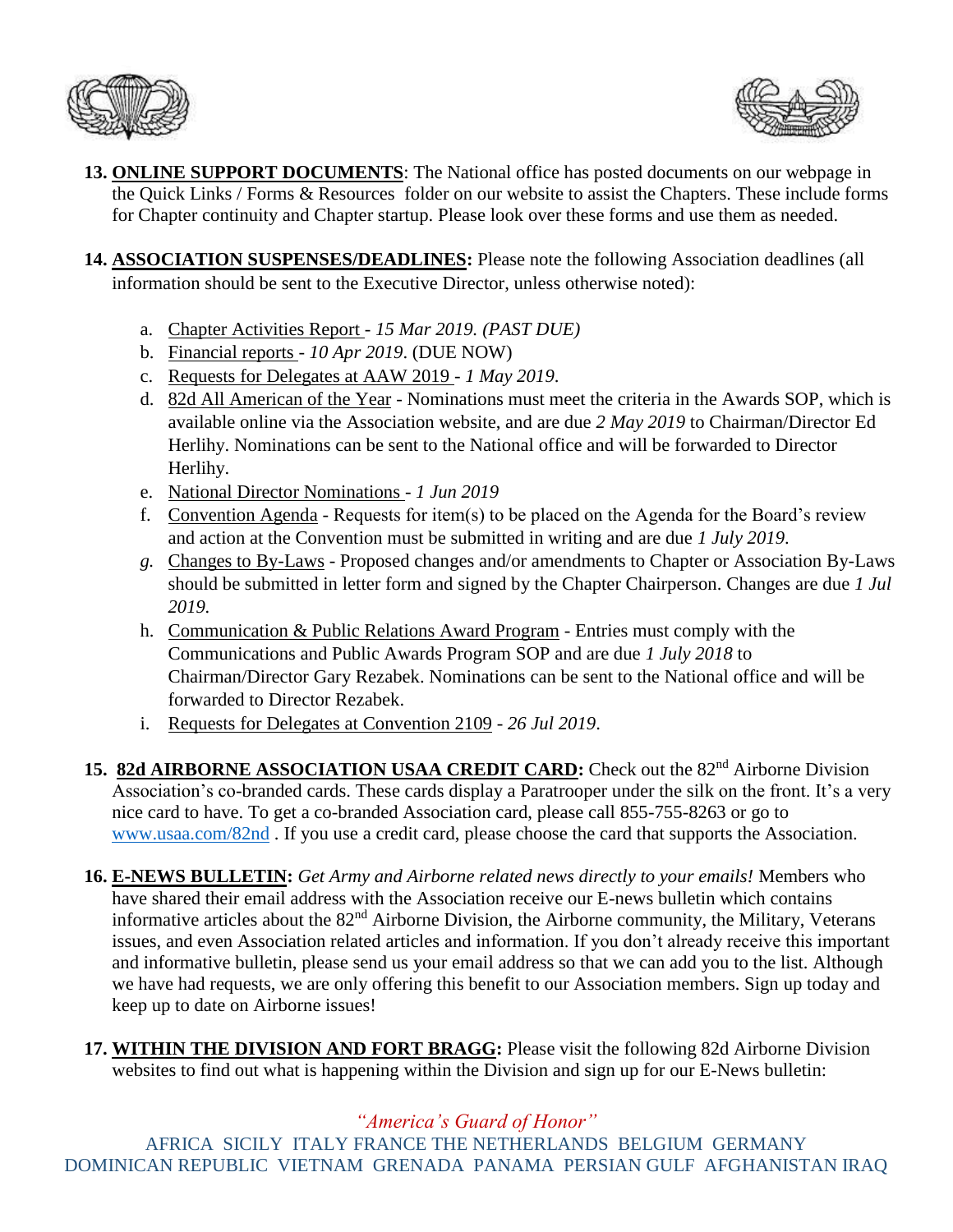



<http://www.dvidshub.net/image> and [http://www.bragg.army.mil/82nd/pages/default.aspx.](http://www.bragg.army.mil/82ND/Pages/default.aspx) Also, don't forget to check out the Division's Facebook page<https://www.facebook.com/82ndAirborneDivision>

- **18. ASSOCIATION UPCOMING EVENTS:** *Support our Chapters.* Please announce the following upcoming regional events at Chapter meetings, via the Chapter newsletter and website. Registration and information on these events were published in the Paraglide and/or on the Association's website at the following link [www.82ndairborneassociation.org/events.html.](http://www.82ndairborneassociation.org/events.html) If you would like to have the Association President or Executive Director attend your event, please send an invitation to the National office in enough time for us to plan and we will do our best to attend.
	- *a.* 57th Annual All Ohio Days, 11-13 October 2019 in Lockburne, Ohio is hosted by the Central Ohio All Airborne Chapter. The POC is Andrew Ritter at 937-570-5603 or Tom Simmons at 910-987-7467. The host hotel is Hampton Inn & Suites Columbus at Sciota Downs in Lockburne, reservations 614-491-3800.
	- *b.* Hilton Head Weekend, 19-22 October 2019 in Hilton Head, South Carolina is hosted by the Ben Vandervoort Savannah/HHI All Airborne Chapter. The POC is Bill Eberle at 843-682-4171; email - [airborneben@hargray.com.](mailto:airborneben@hargray.com) The host hotel is the Hilton Head Marriott Resort & Spa. HOTEL RESERVATIONS 888-511-5086, *<http://cwp.marriott.com/hhhgr/82ndairborne/>*
- **19. COMBINED FEDERAL CAMPAIGN**: *Please help!* Chapters and Members are encouraged to contact local businesses for tax deductible donations for the 82<sup>nd</sup> Airborne Division Association Education Fund. The 82<sup>nd</sup> Airborne Division Association Educational Fund benefits our Dependent Children and young Paratroopers who have recently left the service and is a tax exempt organization under the provisions of Section 501(c)3 of the Internal Revenue code.
- 20. 5th ANNUAL ASSOCIATION 50/50 RAFFLE: Let's make our 5<sup>th</sup> Annual 50/50 Raffle even more successful than the previous years. The drawing will be held on Saturday, 10 August 2019 at the Airborne Heritage Banquet during our 73<sup>nd</sup> National Convention. You do not have to be present to win, but you do need to enter! Raffle tickets can be found on our website under Events and can be mailed to the National Office.
- **21. FACEBOOK PAGE: 'Like Us'** at https://www.facebook.com/82ndAssociation/. *This is the ONLY official Facebook page of the Association. We have no affiliation with any other sites that are using the Association's name!* We would love to receive pictures or information from the Chapters of events that they have hosted to share with our members!

President Rezabek, together with the Past Presidents, Officers and Directors of the Association and their spouses want to wish everyone a Happy Easter Holiday!

We want to thank all our Members for their service and their support in the success of their Chapters and the National Association. It will take a combined effort of us all to insure the success of our Association. Please, always remember our

*"America's Guard of Honor"*